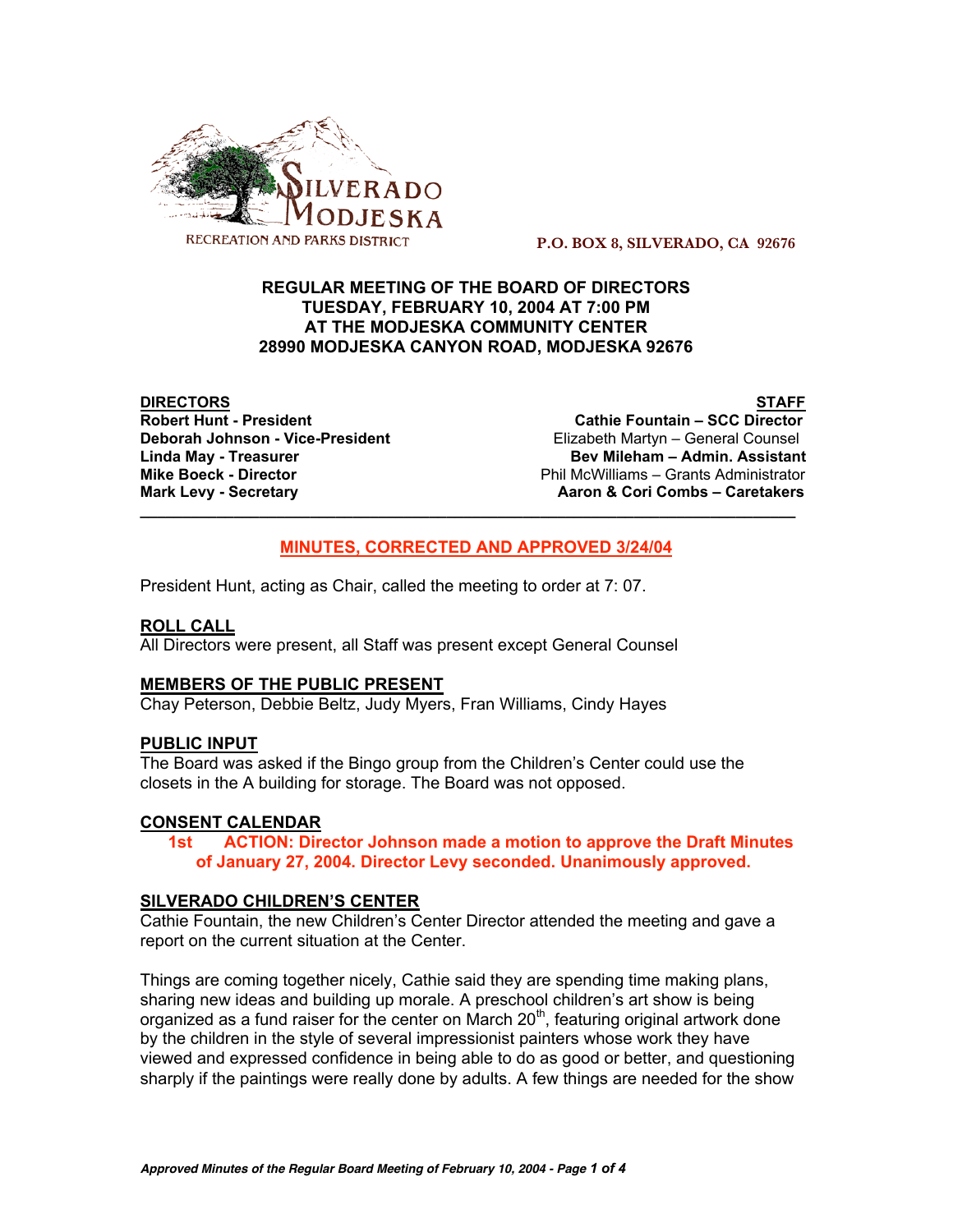(paints, canvas, etc). Director Johnson suggested that Cindy Hayes ask the Inter-Canyon League for a donation.

The \$35,000 Children and Families Commission grant was discussed. Director Hunt will coordinate setting up a meeting with them to move forward on the grant.

#### **DISTRICT FACILITIES**

CARETAKER'S REPORT - The Board discussed with the caretakers using forms for maintenance issues, incidents and accidents. On the evening of Feb. 6, 2004 during the Children's Center Bingo fundraiser at the Silverado Community Center, one of the white plastic chairs collapsed, causing Cindy Hayes (a teacher at the Silverado Children's Center) to be badly bruised in the fall. It was decided to remove all such chairs from both community centers, and Director Boeck volunteered to do this. The proper Cal-OSHA report forms were provided to Cathie Fountain, and the caretakers were directed to interview Cindy Hayes and fill out a Safety Incident Report. The matter will be discussed at the quarterly Safety Meeting held later this month.

The Board asked the caretakers to bring them a report on the facilities next month.

There was a discussion of having credit cards available to the caretakers, and the Children's Center as well. Director Hunt will investigate the requirements with the county auditor-controller's office.

## **2nd ACTION: Director May made a motion for reimbursement to Cori Combs for establishing a contract with Cox Cable Services. Director Johnson seconded. Unanimously approved.**

Director Levy wanted to talk about the pool table, pin ball game and foos-ball games in the A building, noting that they were hardly or ever used at all.

#### **3rd ACTION: Director Levy made a motion to donate these items to the Children's Center to sell or use in any way they wish. Director Johnson seconded. Unanimously approved.**

#### **TREASURER'S REPORT**

- **4th ACTION: Director May made a motion to approve reimbursement to Grants Coordinator Phil McWilliams for payments for work done on the playgrounds sandbox and electrical work done for \$1,920.62. Director Johnson seconded. Unanimously approved.**
- **5th ACTION: Director May made a motion to approve payment to Bob Click for doors purchased in the amount of \$502.28. Director Levy seconded. Unanimously approved.**
- **6th ACTION: Director May made a motion to approve payment to the Post Master for the District's post office box in the amount of \$66.00. Director Johnson seconded. Unanimously approved.**
- **7th ACTION: Director May made a motion to approve payment to Cori Combs for cleaning supplies, phone bills and expenditures in the amount of \$195.07. Director Johnson seconded. Unanimously approved.**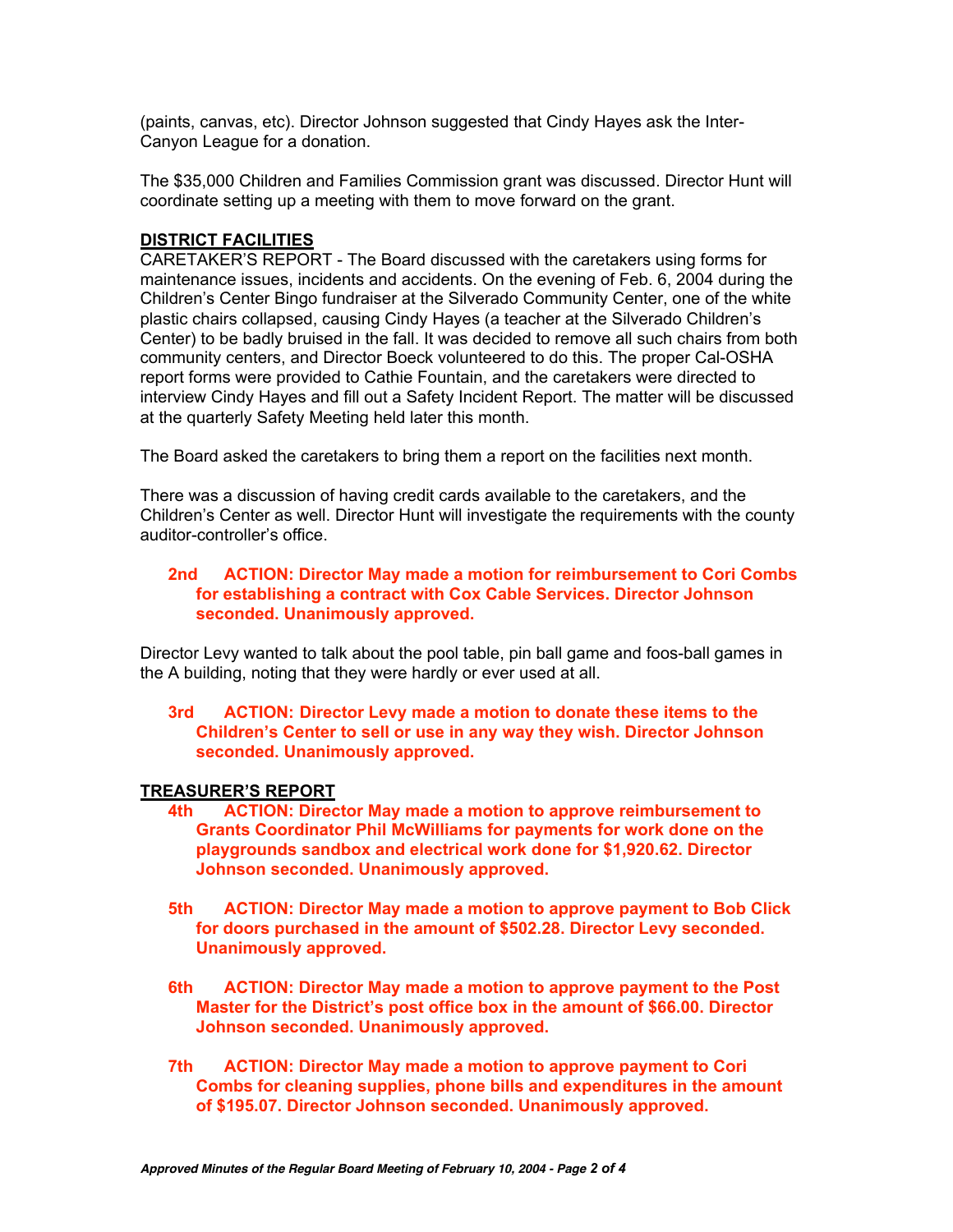#### **8th ACTION: Director May made a motion to approve reimbursement to Cori Combs for Cox Internet in the amount of \$34.76. Director Levy seconded. Unanimously approved.**

FINANCE REPORT

Director May distributed copies of Budget vs. Actual to discuss revenue and expenses.

#### **9th ACTION: Director May made a motion to approve the finance report. Director Levy seconded. Unanimously approved.**

There was a discussion of the mid-year budget. Director May handed out a worksheet to the Directors and gave an explanation to them. It was decided to discuss at the next meeting, since the item was not on the agenda.

#### **OTHER DISTRICT BUSINESS**

DISTRICT BOOKKEEPER - A discussion of the need for and qualifications of a bookkeeper for the District was held. It was decided to place ads at the markets and post office in the Canyons and have them mailed to P.O. Box 8.

#### **COMMITTEES**

#### **RECREATION**

Yoga still popular and may need to be expanded to more days.

Fran Williams reported on the hike to Holy Jim Canyon and said the hike to the waterfall was very nice.

Ceramics is going well.

There is still a need for more instructors to teach a class.

#### **10th Director Hunt made a motion to continue the meeting past 9:30. Director Johnson seconded. Approve 4-YES, 1-NO (Director May opposed)**

Several directors expressed dissatisfaction with the typical length of Board meetings.

#### FACILITIES AND SAFETY

Landscaping - Fran Williams reported on the condition of the Silverado Community Center's landscape. She said the lawn is in terrible shape, with a lot of gopher holes that are trip hazards, and soil is needed for the planters. Director May wants the gopher holes filled in ASAP for safety reasons.

**CORRECTION OF MARCH 23, 2004, APPLIES TO 11<sup>th</sup> ACTION:** To add the spending authorization and assignment of hiring responsibility that the Board discussed when taking the 11<sup>th</sup> Action that follows. Spending authorization for an exterminator was capped at \$500.00. Phil McWilliams was assigned to do the hiring of the exterminator, and Fran Williams to arrange for dirt fill for the planters and gopher holes. Three days later, Fran Williams was administratively assigned both responsibilities by President Hunt when Phil McWilliams declined for personal reasons to participate in the gopher eradication.